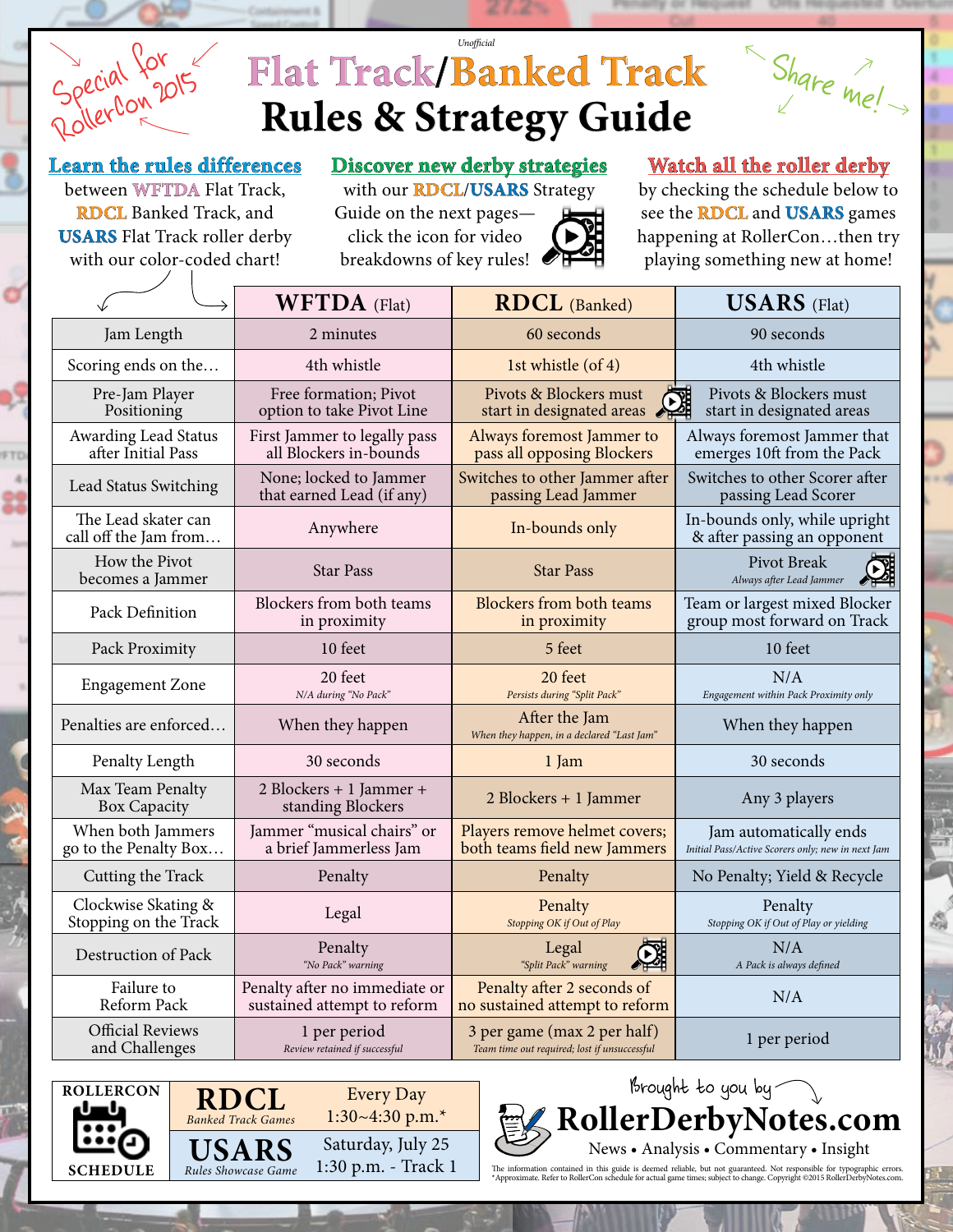### **RDCL Banked Track** *Key Rules & Strategies*

#### **Shorter Jams Mean Faster, Harder Action**

No time to waste! RDCL Jams last no more than 60 seconds. Due to this added time pressure, **Blockers must engage agressively on offense**

á



to free their Jammer quickly, or risk running out of time and not scoring. Once out, Jammers must race to beat the clock (and each other) to earn maximum points. **More Jams also mean more initial passes for teams to fight through**, creating more battles for Lead Jammer. Jam resets can even be less than 30 seconds if everyone is ready to play, keeping things moving for fans. This blistering pace means some RDCL games have reached as many as 64 Jams!

#### **"The Slinky Pack"**

In the RDCL, **it is legal to destroy the Pack**. When a "Split Pack" is declared, teams must

demonstrate an attempt



to reform within 2 seconds, or penalties will be issued. This grace period creates an accordian or "slinky" effect in the Pack: The team at the front alternates between speeding up defensively & slowing down to reform. The team at the back is at a disadvantage having to catch up, but can regain Pack control by trapping and holding an opposing Blocker. This is critical in penalty situations. **Even with a Power Jam, teams must play defense to score well.** Containing a Blocker for all 60 seconds will score big points. If a team doesn't block anyone, it may score nothing at all!

#### *More on Page 3*

### **Jam-Length Penalties**

Any penalties committed during an RDCL Jam are signaled to skaters, **but not whistled**. Players report to the penalty box only at the end of the Jam and **sit for the duration of the next Jam**, regardless of length. (A declared "Last Jam" is an exception; a penalty committed in one will be enforced as it happens.) Be careful! This system makes it possible for skaters to get several penalties in a Jam. Very unlucky skaters may even foul out of the game in as little as 60 seconds!



**Click here** to learn more about the **Slinky Pack** in our [video breakdown!](http://rdn.link/rdcl-slinkypack)

#### **USARS Flat Track** *Key Rules & Strategies*

#### **Domination at the Front of the Pack**

In USARS, if all Blockers on a team can pass all opposing Blockers, **the team at the front becomes the defined Pack**, even if it is the minority player group. The front has total pack speed control; if the rear team plays passively, it will fall out of play and become easy points. To avoid this hopeless position, **teams must keep an opposing Blocker trapped behind them at all times**—even if that allows an opposing Jammer or Pivot to escape. This sounds bad, but losing Pack control is a much bigger problem. A fast Pack makes defensive containment easier, but scoring harder. If a team wants big points, stopping one opponent isn't enough: It must slow down everyone. Fight like hell for forward position!



**USARS Pivots are elgible to directly score points** in every jam. No Star Pass needed! After a Jammer gets Lead status, the other team can send their Pivot out (or their Jammer, but not both) to try and score. This makes Initial Passes very challenging, as teams must constantly defend multiple opponents. Offense is also more difficult, since a Pivot can chase the Lead Jammer to limit scoring to single passes. However, Pivots using that strategy won't score very often. A good Pivot will **guard the front of the Pack to stop the opposing Pivot and Jammer from escaping** so her team has time to get Lead and score unopposed. That's hard to do, but scoring a lot of points in a Jam shouldn't be easy! **LEAD**

#### *More on Page 3*

#### **Yield Position to Undo Track Cuts**

In USARS, **if a player Cuts the Track, it is not a penalty.** Referees will verbally warn or whistle



at the player to exit the Track & recycle to the rear of the Pack, where they can legally rejoin play. **Yielding any advantage gained after a cut means there is no overall impact on gameplay**—so no penalty. It's hard enough to gain forward position in the Pack; losing it all on a cut is not worth it!



**Click here** to learn more about the **Pivot Break** in our [video breakdown!](http://rdn.link/usars-pivotbreak)